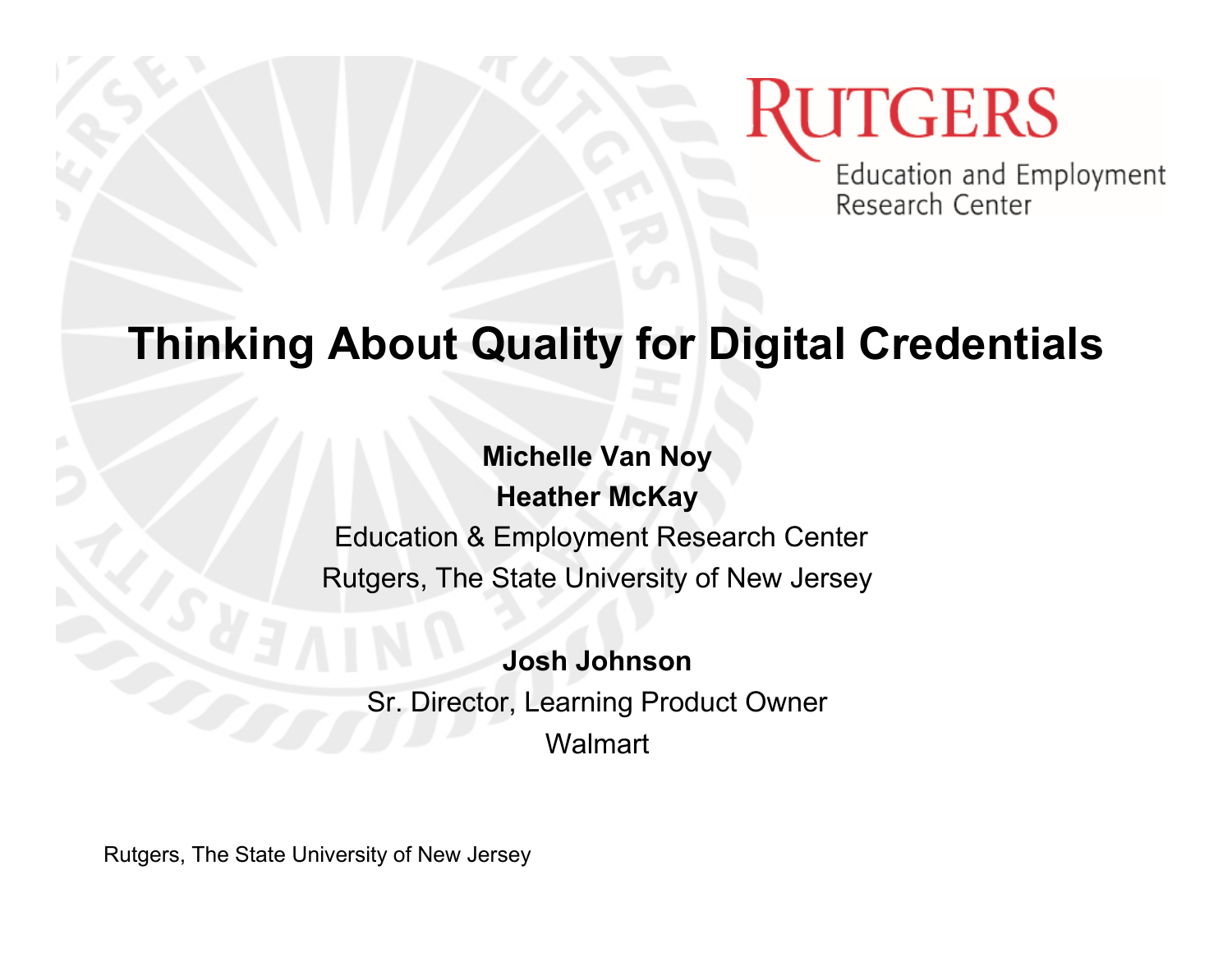

#### The Rise of Non-Degree Credentials

Rapidly changing labor market

Increased need for lifelong learning, just in time training

Proliferation of different types of NDCs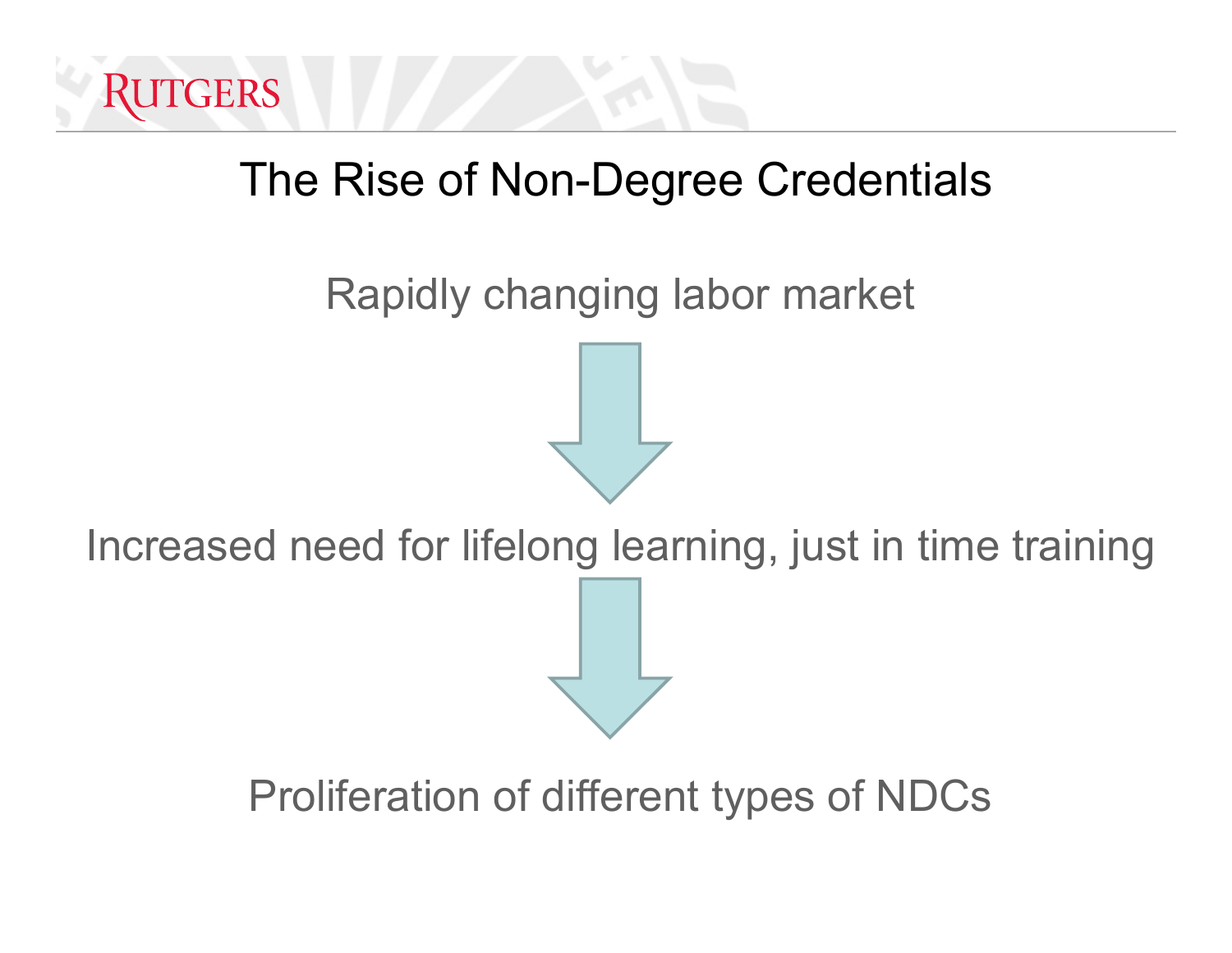## Many Adults Hold NDCs

In 2016, a total of 27 percent of adults reported having a nondegree credential—a postsecondary certificate, a certification, or a license. (NCES 2017)

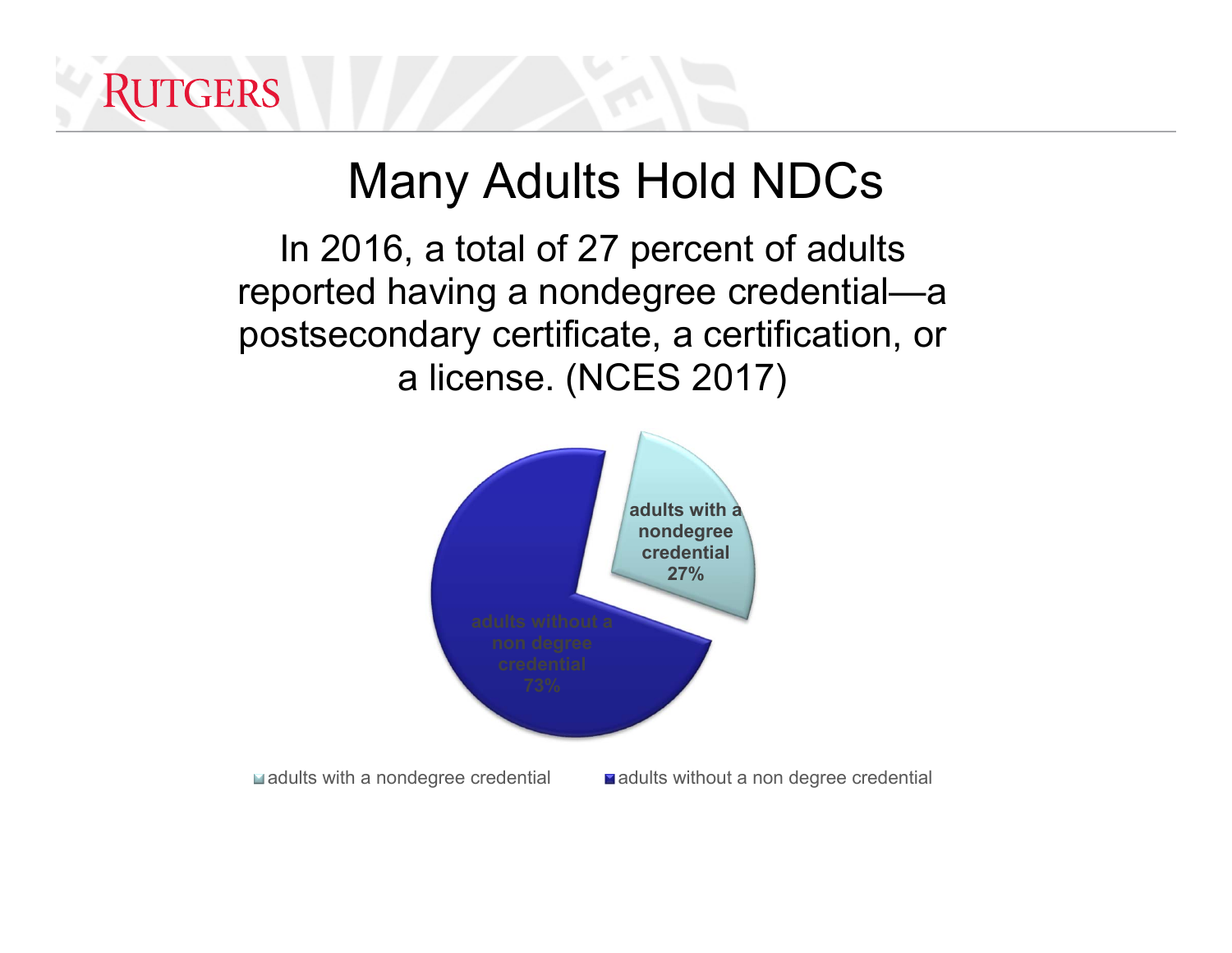## Types and Definitions of Non-Degree Credentials

| <b>Type</b>                                      | <b>Definition</b>                                                                                                                                                                                        |  |
|--------------------------------------------------|----------------------------------------------------------------------------------------------------------------------------------------------------------------------------------------------------------|--|
| Sub baccalaureate credit<br>certificates         | Credential awarded by an educational institution for completion of a<br>subbaccalaureate credit educational program, usually less than one year in<br>length (short-term and long-term credit)           |  |
| <b>Non-credit certificates</b>                   | Credential awarded by an institution (educational or workplace) for<br>completion of a noncredit educational program                                                                                     |  |
| Apprenticeship                                   | Credential awarded after completion of structured educational and<br>workplace program based on industry and occupational standards.                                                                     |  |
| <b>Industry certification</b>                    | Credential awarded by an industry body or governmental agency for<br>demonstration of skills typically via examination based on industry or<br>occupational standards.                                   |  |
| <b>Occupational or</b><br>professional licensure | Credential awarded by a governmental agency for demonstration of skills<br>in a specific occupation and sometimes also completion of an educational<br>program; often required to work in an occupation. |  |
| <b>Badges, microcredentials</b>                  | Credential awarded for completion of a short program of study or<br>demonstration of a targeted set of skills; these are newly emerging and are<br>still being developed.                                |  |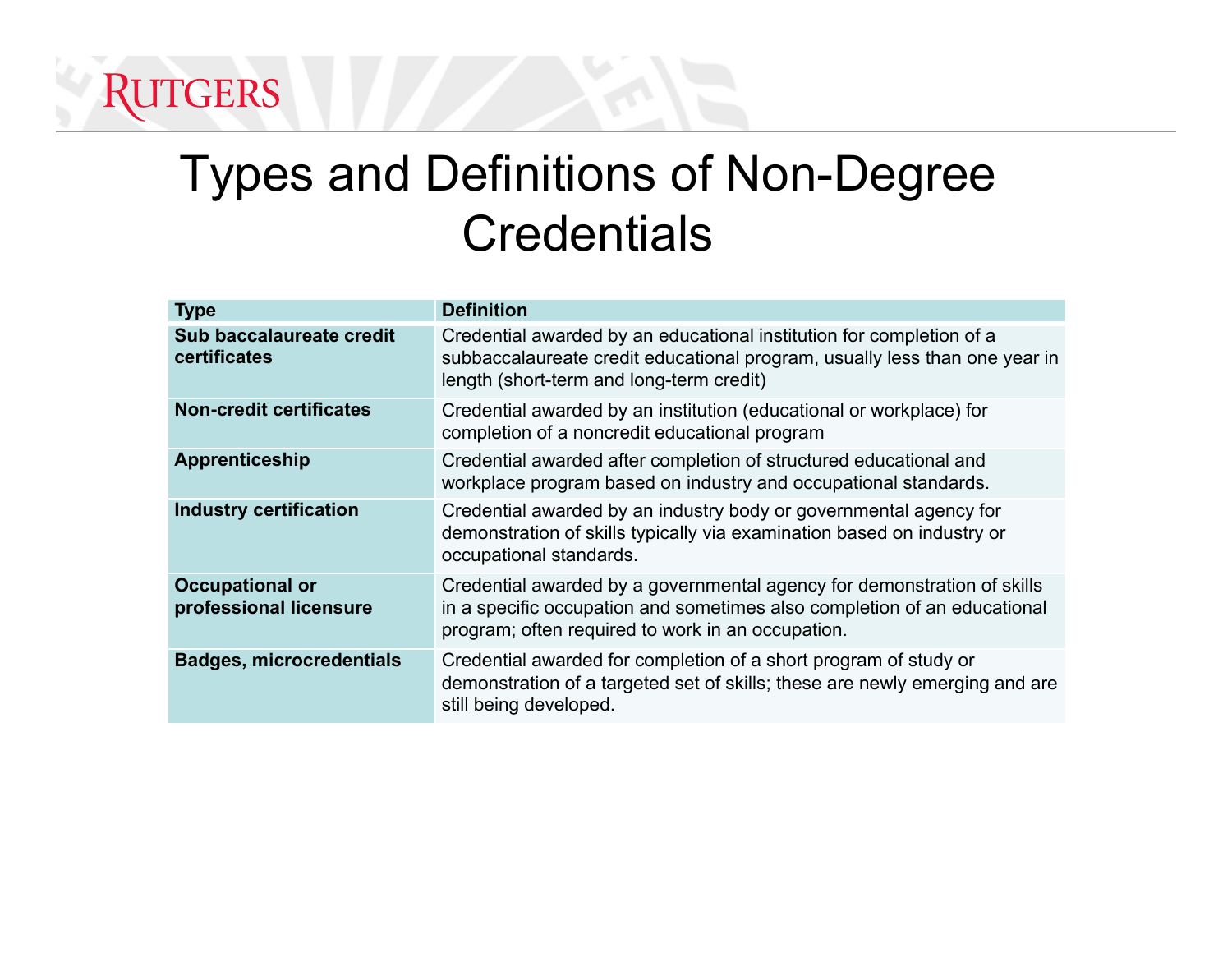

## What Do We Know About NDCs?

- Awarded by a wide range of organizations
	- •Colleges, industry groups, unions, government, etc.
- Awarded based on a variety of criteria
	- –Course completion, work experience, examination, etc.
- Learning occurs in many locales
	- –At school, at work, informally
- Data is located in many sources
	- •State data systems, industry data, national surveys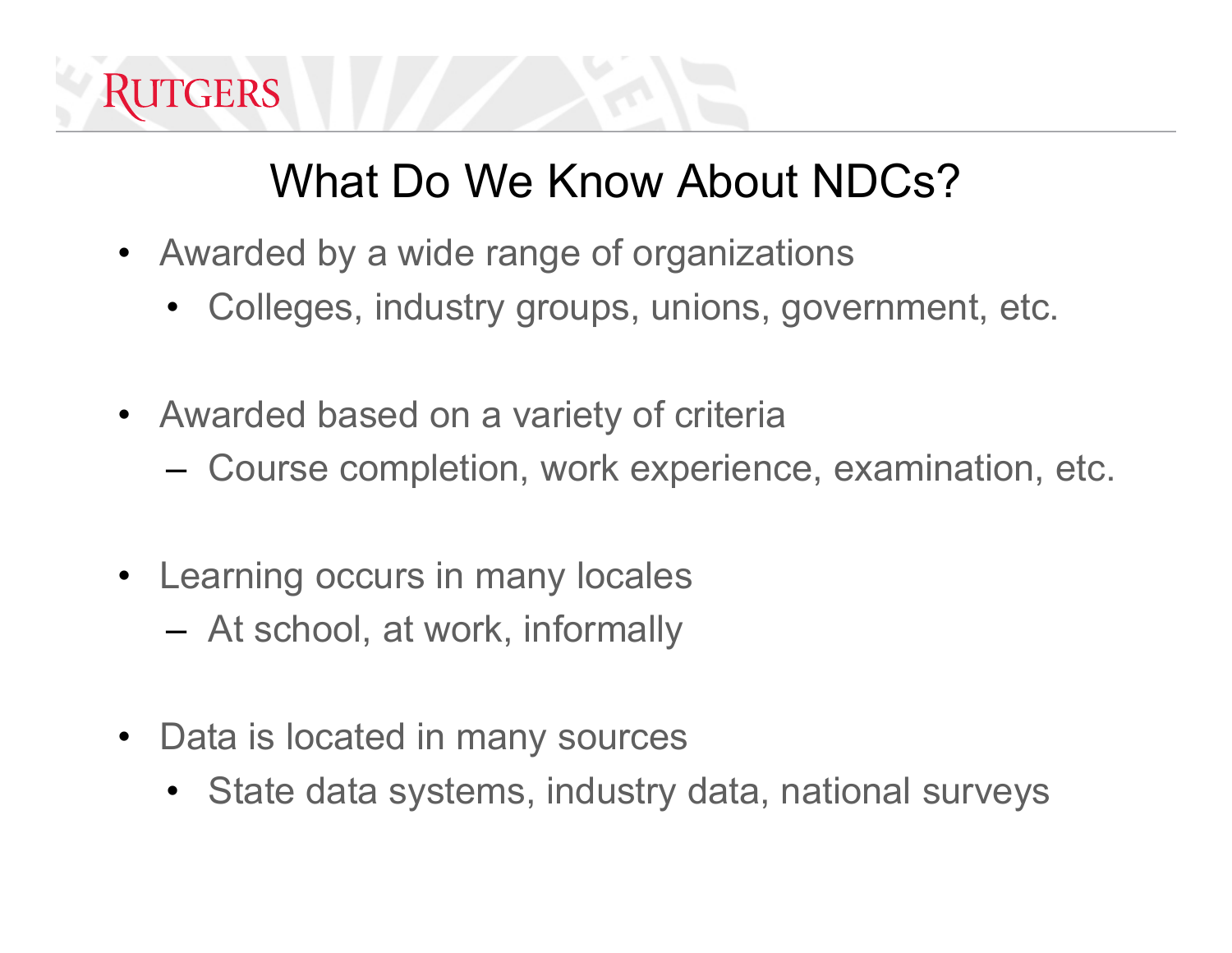

## "The Wild West"

- $\bullet$ Understanding quality of NDCs is incredibly difficult.
- $\bullet$  There is no single system, set of standards or mechanism to help workers, employers, policymakers, and educational institutions define quality or measure it.
- Understanding which NDCs are quality varies by:
	- Geography
	- Industry
	- Consumer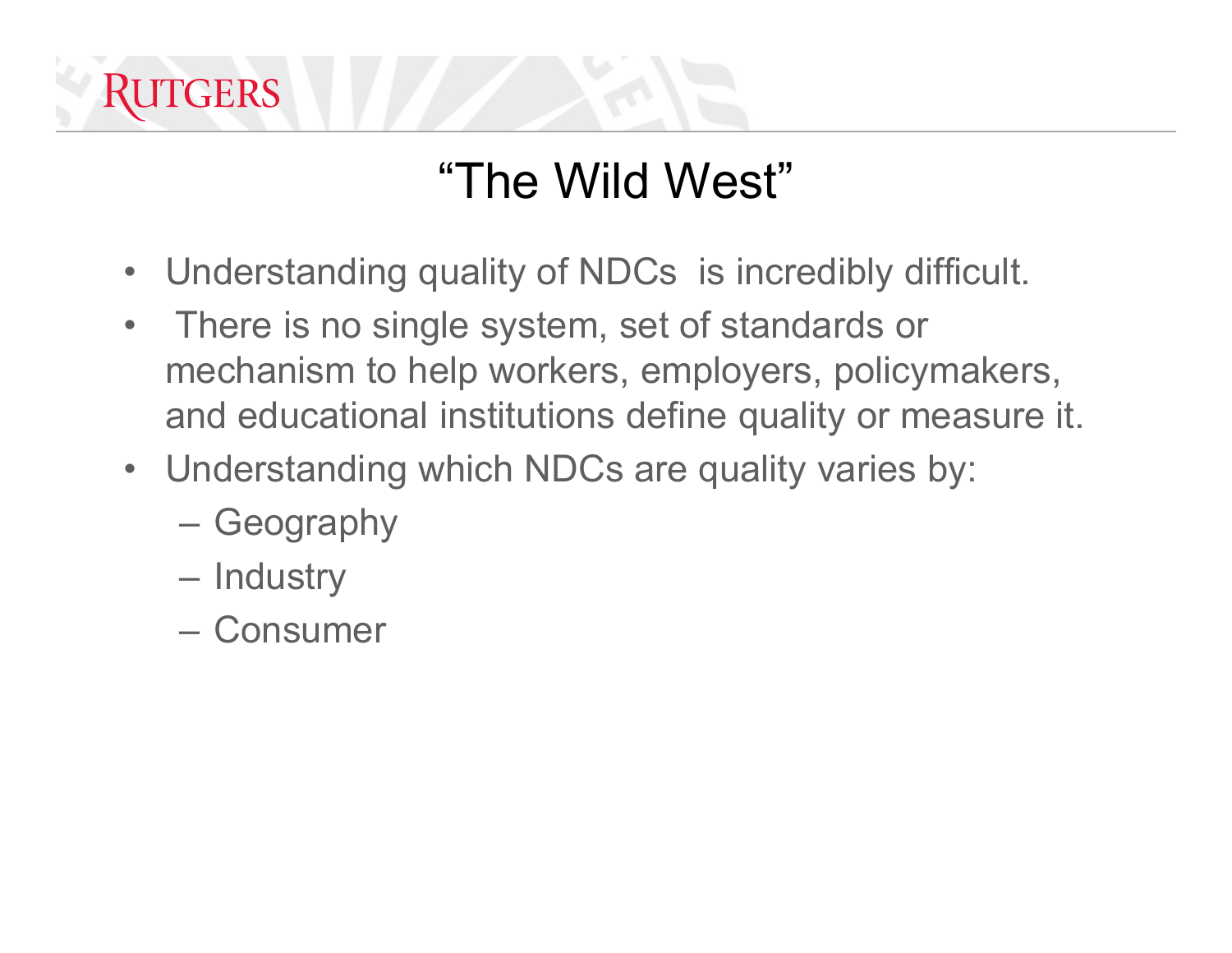

## What is a "Quality" NDC?

- Quality from who's perspective
	- Credential holder vs. employer vs. educational institution vs. policymaker
	- Potential tension in goals
	- Equity implications
- Potential variation based on context, e.g. industry, occupation, labor market, organization
- Conceptual framework can be a guide and a diagnostic tool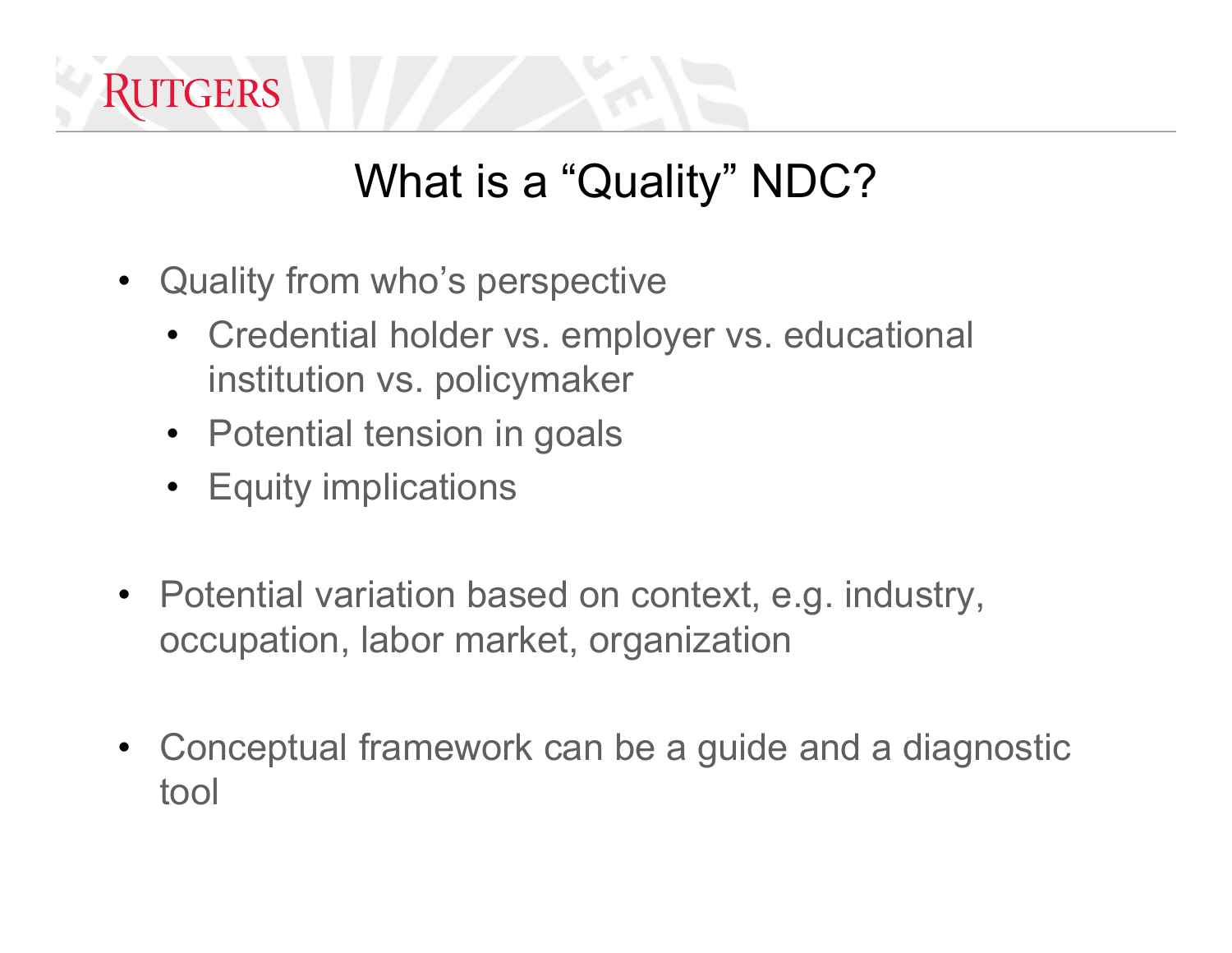#### Key Elements of Non-Degree Credential Quality

- $\bullet$  *Credential design*. This element includes numerous features, usually decided on by the credential grantor, that define what a credential represents in terms of the competencies it marks and how it seeks to do so.
- $\bullet$  *Competencies.* These are the skills and knowledge that the credential aims to represent.
- $\bullet$  *Market Processes*. This term refers to the ways that a credential comes to be recognized and have currency in the world.
- $\bullet$  *Outcomes.* The accumulation of competencies represented by credentials are expected to generate outcomes of value, typically in terms of the educational, employment, and social advancement of individuals, employers, and society.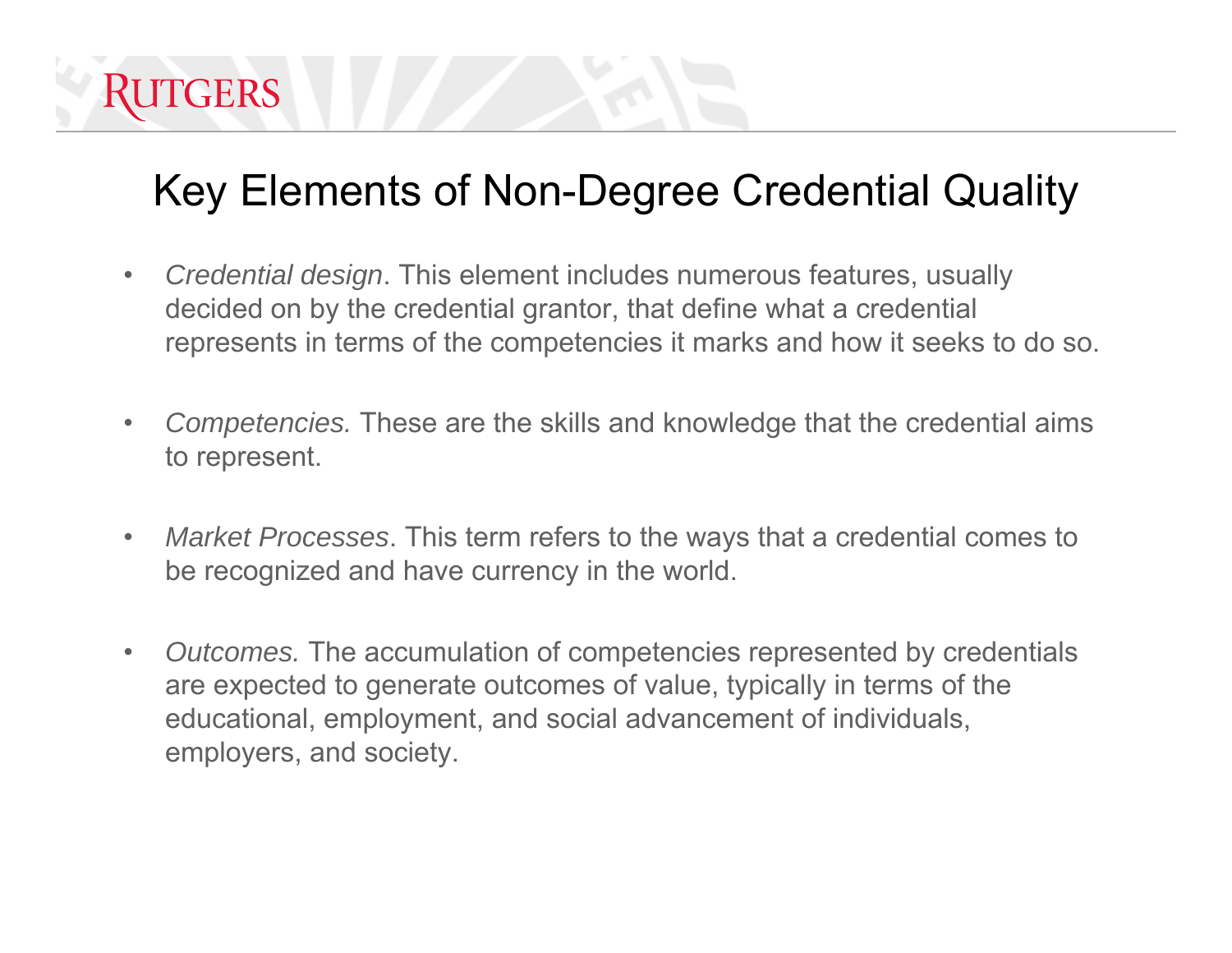#### Conceptual Model of Non-Degree Credential Quality

RUTGERS

| CREDENTIAL DESIGN                                                                                                              |                                                                                                        |
|--------------------------------------------------------------------------------------------------------------------------------|--------------------------------------------------------------------------------------------------------|
| · Content relevance                                                                                                            | · Stackability and portability                                                                         |
| · Instructional process                                                                                                        | · Transparency                                                                                         |
| · Assessment process                                                                                                           | . Accessibility and affordability                                                                      |
|                                                                                                                                |                                                                                                        |
| COMPETENCIES                                                                                                                   |                                                                                                        |
| Demonstrated competencies including general knowledge, specialized skills, personal skills and social skills                   |                                                                                                        |
|                                                                                                                                |                                                                                                        |
|                                                                                                                                |                                                                                                        |
|                                                                                                                                |                                                                                                        |
| MARKET PROCESSES                                                                                                               |                                                                                                        |
| · Transparency initiatives                                                                                                     |                                                                                                        |
|                                                                                                                                |                                                                                                        |
|                                                                                                                                | · State regulations                                                                                    |
|                                                                                                                                |                                                                                                        |
| . Awareness of credential and/or credential granter . Employer hiring policies and practices<br>· Endorsements and validations |                                                                                                        |
|                                                                                                                                |                                                                                                        |
| <b>OUTCOMES</b>                                                                                                                |                                                                                                        |
| INDIVIDUAL                                                                                                                     | SOCIETAL                                                                                               |
| EMPLOYMENT                                                                                                                     | EMPLOYER                                                                                               |
| · Job attainment · Promotion                                                                                                   | · Employee pipeline                                                                                    |
| · Wage gains<br>· Retention                                                                                                    | · Better retention                                                                                     |
|                                                                                                                                | · Higher skills and productivity                                                                       |
| EDUCATIONAL                                                                                                                    | · Increased diversity                                                                                  |
| · Stacking of additional credentials                                                                                           |                                                                                                        |
| · Completion of academic degree(s)                                                                                             | SOCIETY                                                                                                |
|                                                                                                                                | · Better public safety                                                                                 |
| SOCIAL                                                                                                                         | · Increased efficiency                                                                                 |
| . Inproved health and well-being<br>· Greater civic Involvement                                                                | · Educational institutions' recognition of learning<br>· Reduced inequality<br>· More civic engagement |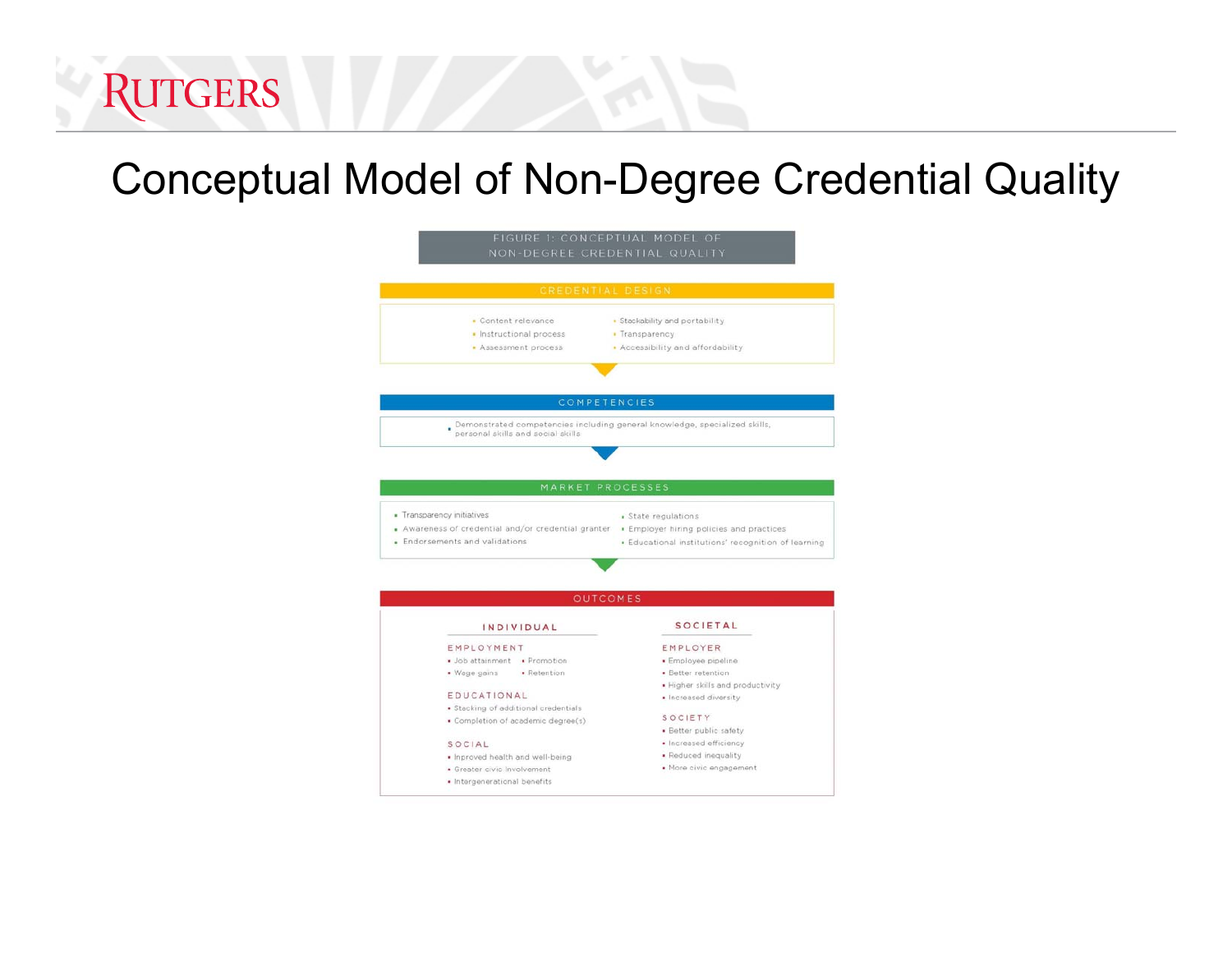## Credential Design

- $\bullet$ Competency relevance
- $\bullet$ Instructional process
- $\bullet$ Assessment process – initial and ongoing
- $\bullet$ Stackability and portability
- •**Transparency**
- $\bullet$ Accessibility and affordability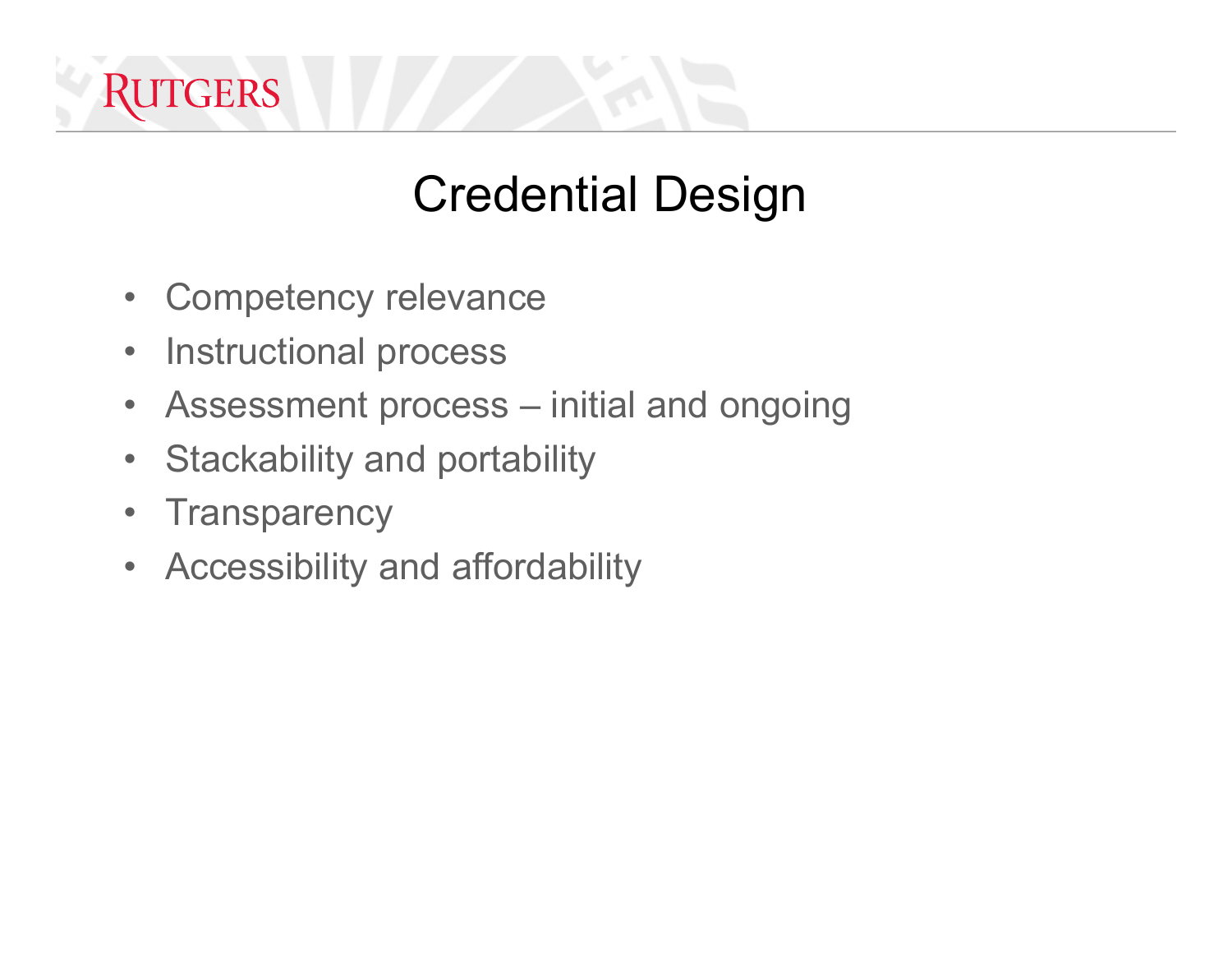

#### **Competencies**

- Demonstrated competencies
	- Including general knowledge, specialized skills, personal skills, and social skills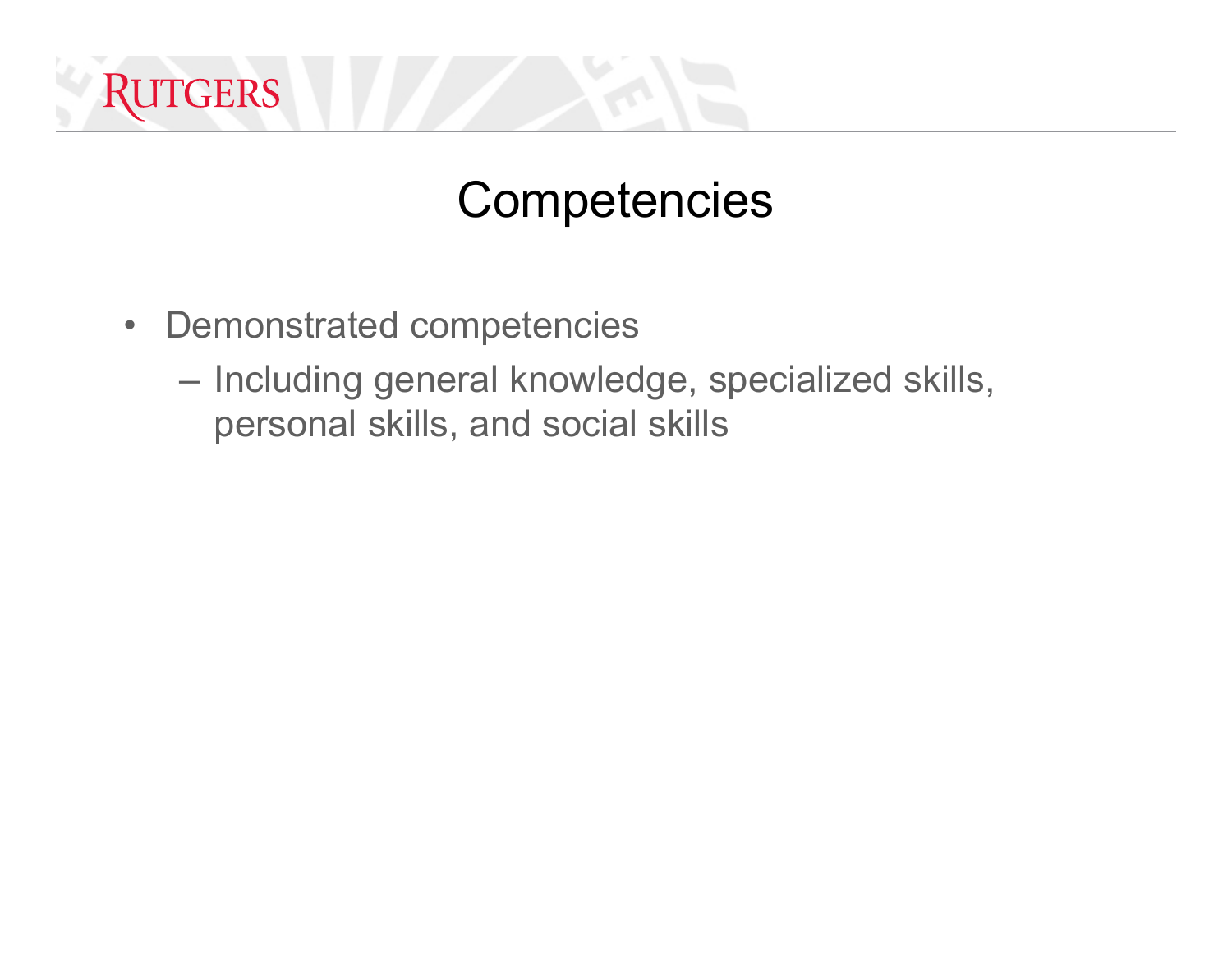## Market Processes

- Transparency initiatives
- $\bullet$ Awareness of the credential and/or the credential grantor
- $\bullet$ Endorsements or validations
- $\bullet$ State regulation
- •Employer hiring practice and politics
- $\bullet$ Educational institutions recognition of learning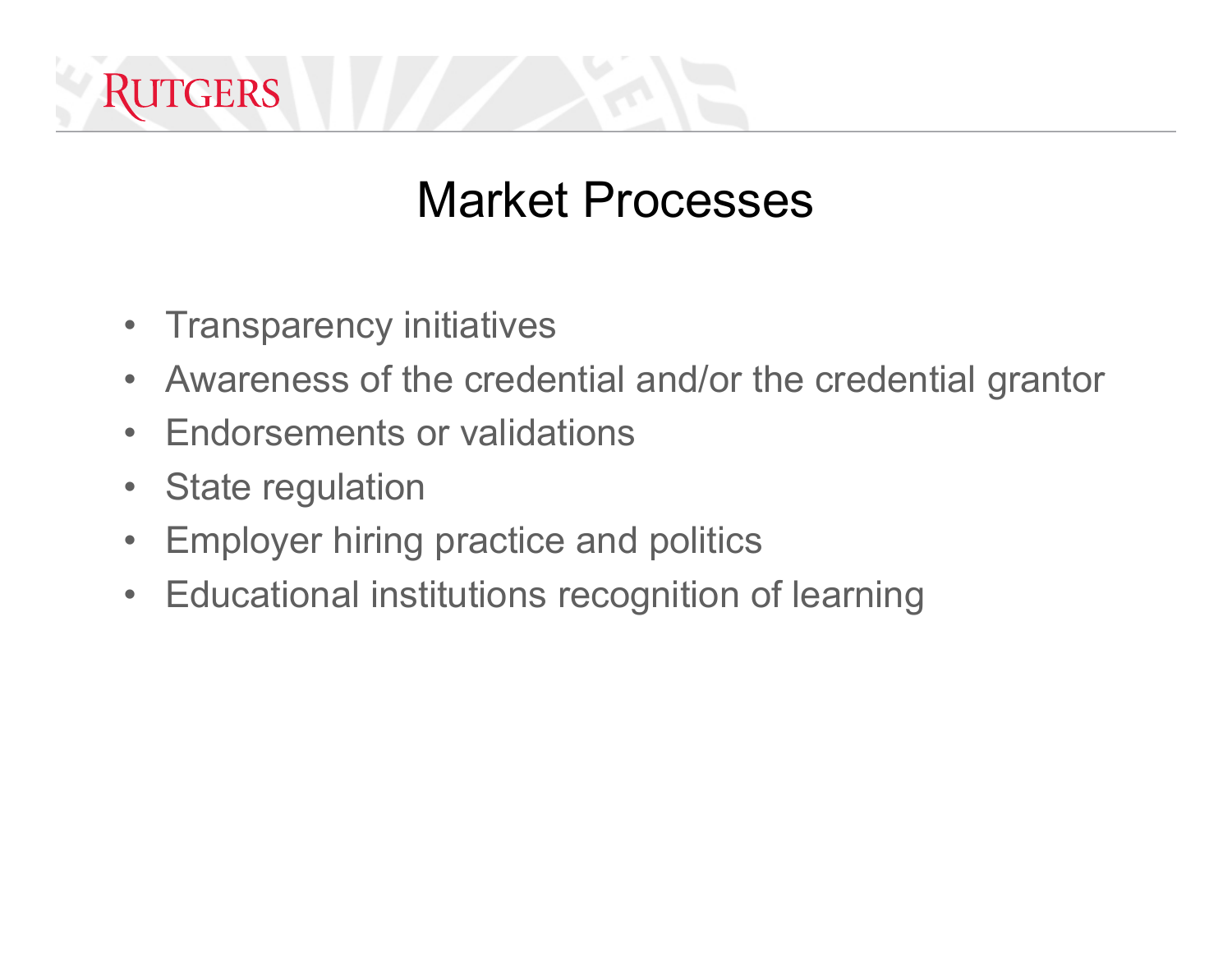## **Outcomes**

- Individual economic outcomes
- •Individual educational outcomes
- Individual social outcomes
- $\bullet$ Employer outcomes
- Societal outcomes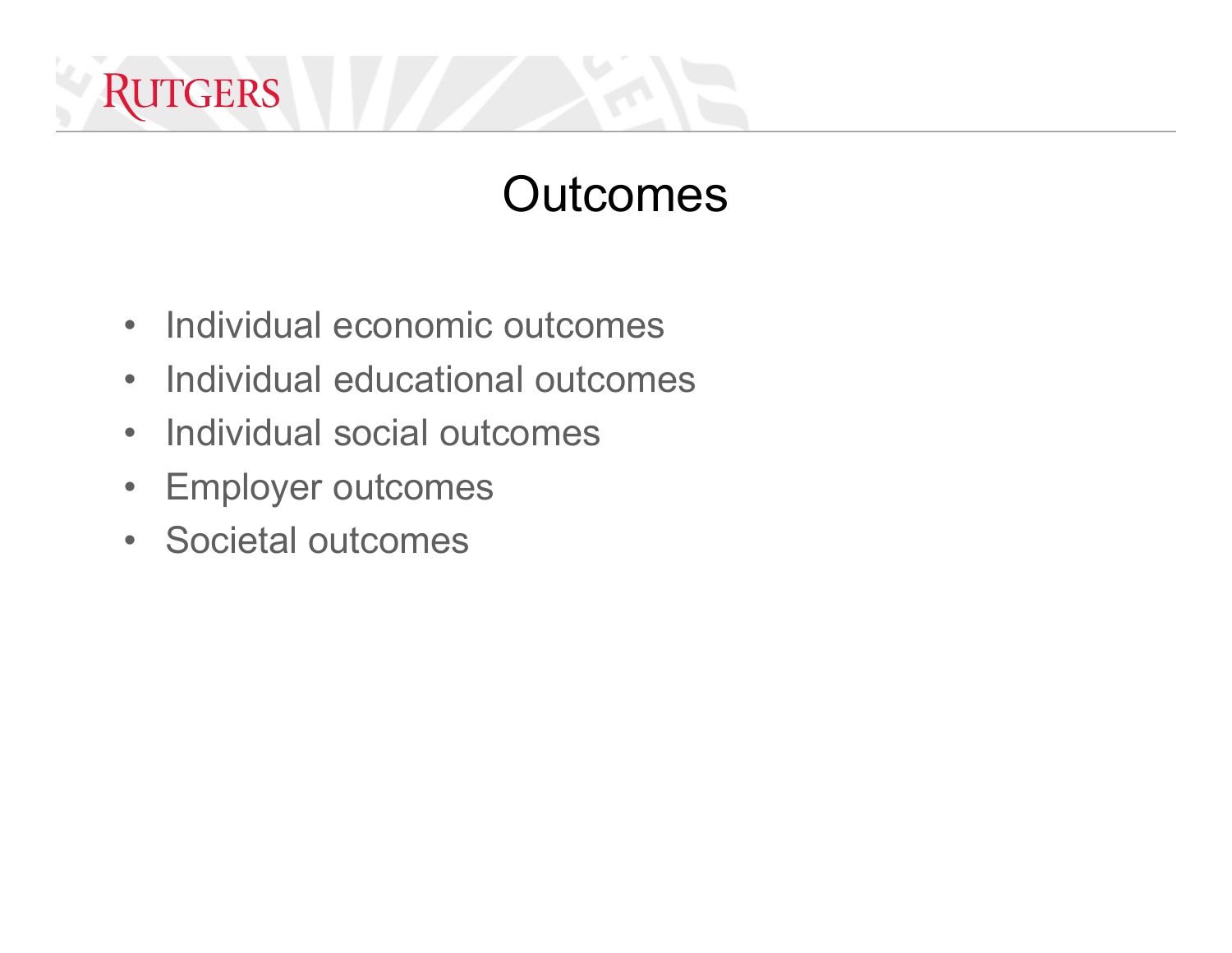

#### Implications for Policy and Practice

- Need to....
	- Create awareness of non-degree credential quality and how to measure it.
	- Collect better information on non-degree credential quality and outcomes.
	- Develop and promote systems to assess non-degree credential quality.
	- Promote and understand the use of data on nondegree credential quality.
- States are currently developing quality measures that draw from elements of this framework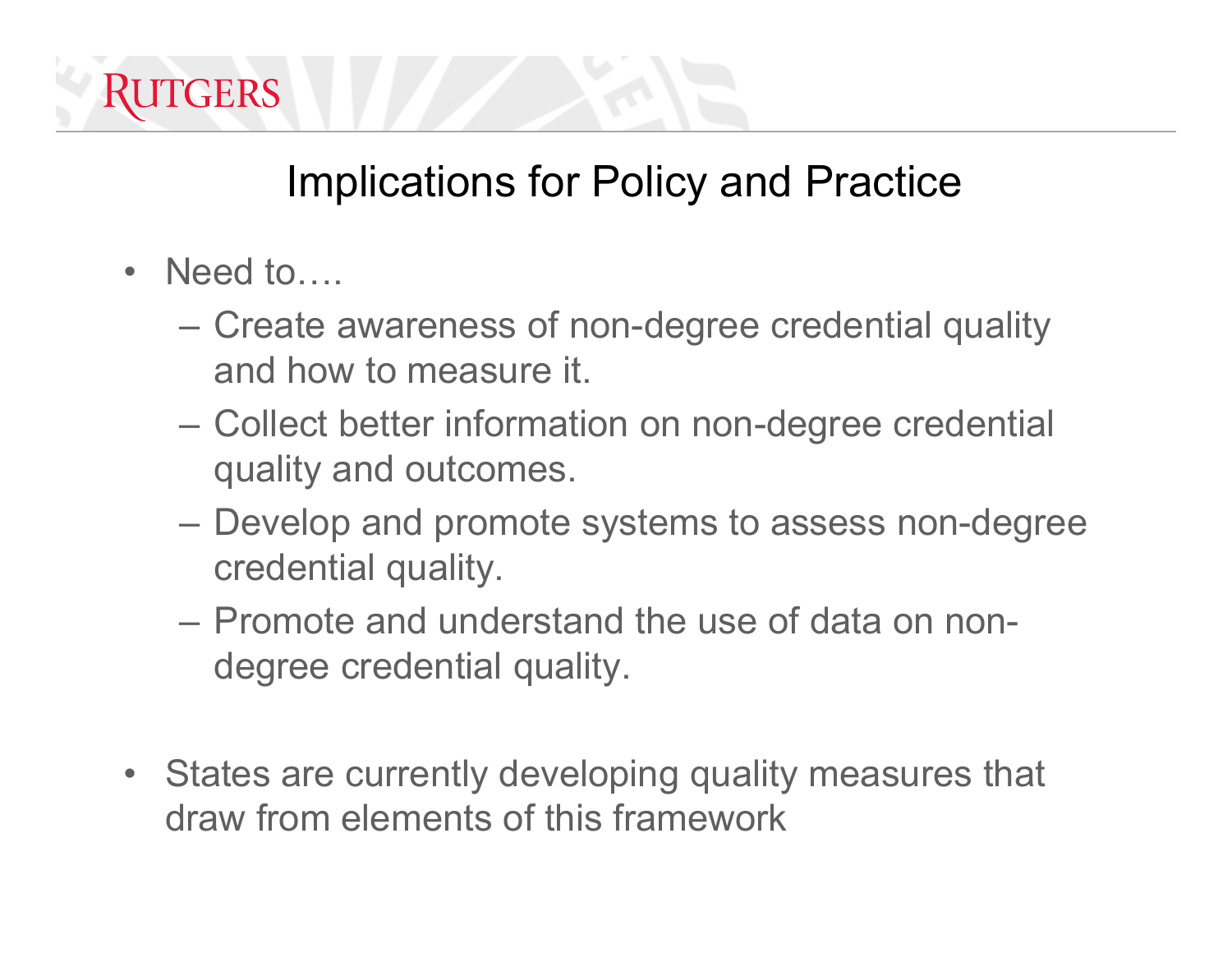## Existing Systems for Assessing NDC Quality

- $\bullet$  Educational Institutions
	- –Prior learning assessment
	- Competency-based learning
	- Beta Credential Framework
	- –Quality Assurance Commons for Higher and Postsecondary Education

#### $\bullet$ **States**

- Quality standards
- Eligible Training Provider List (ETPL)
- –**Sector Strategies**
- –State-Wide Longitudinal Data Systems (SLDS)
- $\bullet$  National efforts
	- Credential Engine
	- ANSI standards for certificate programs, continuing education
- $\bullet$ Accreditation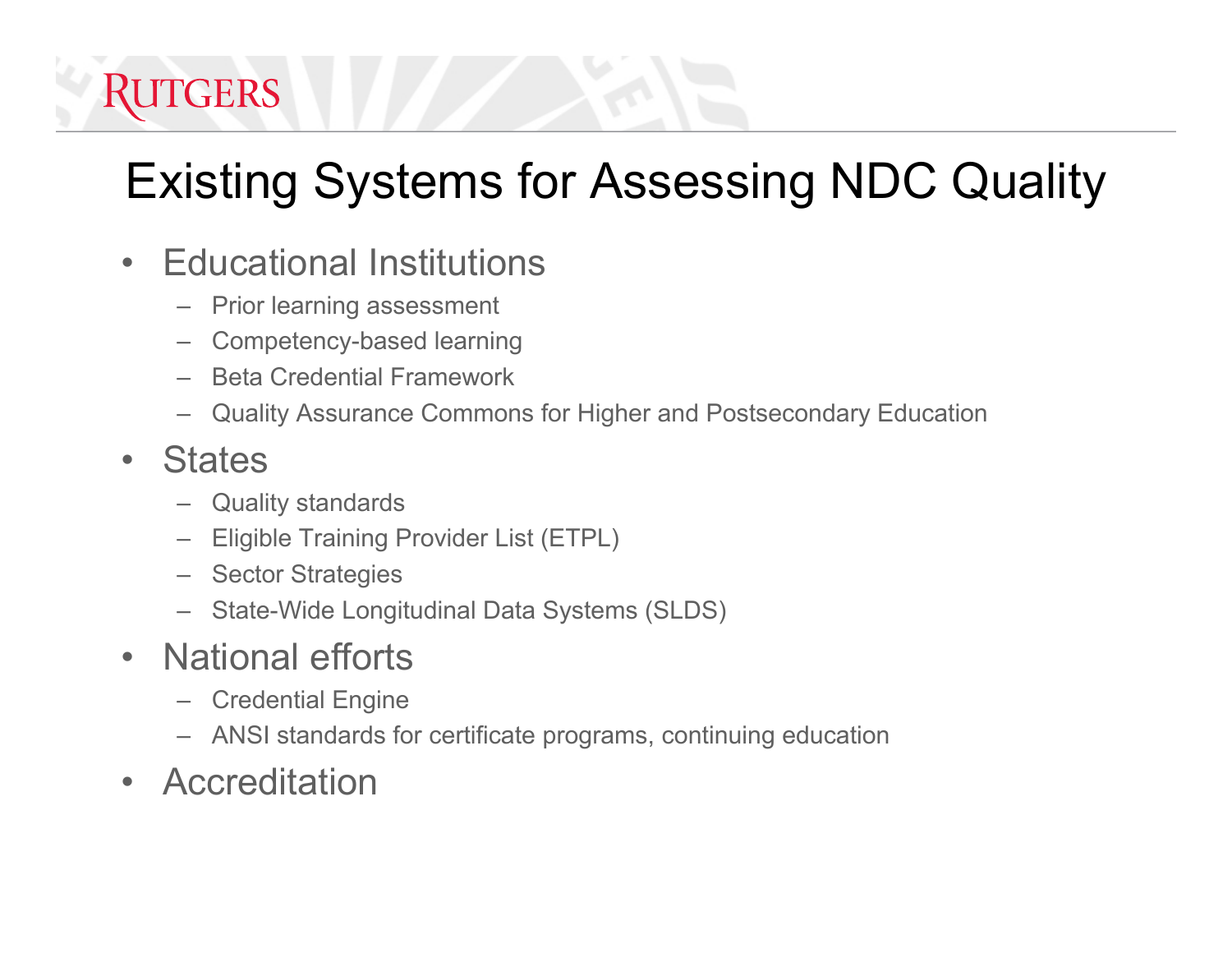

Digital Credentials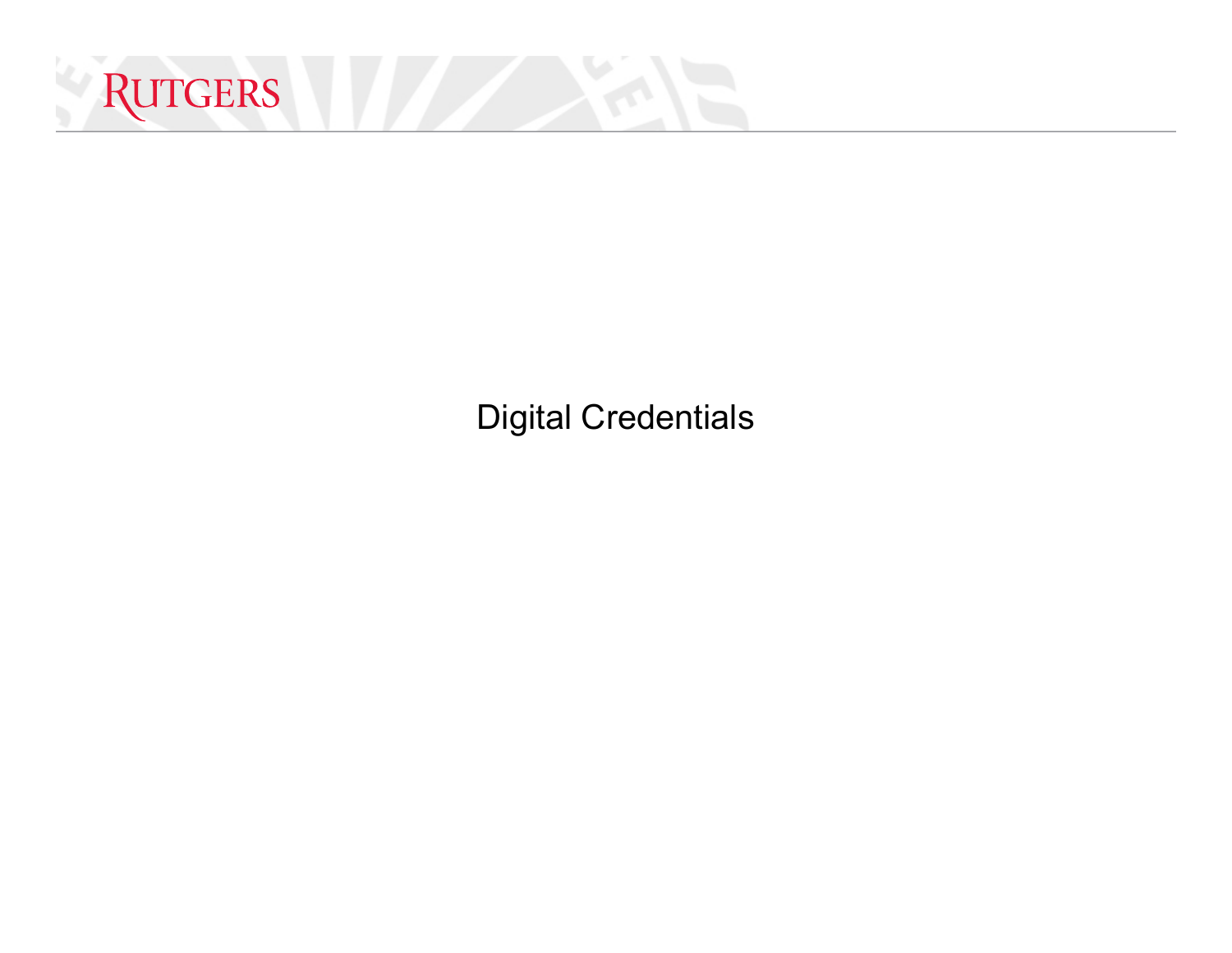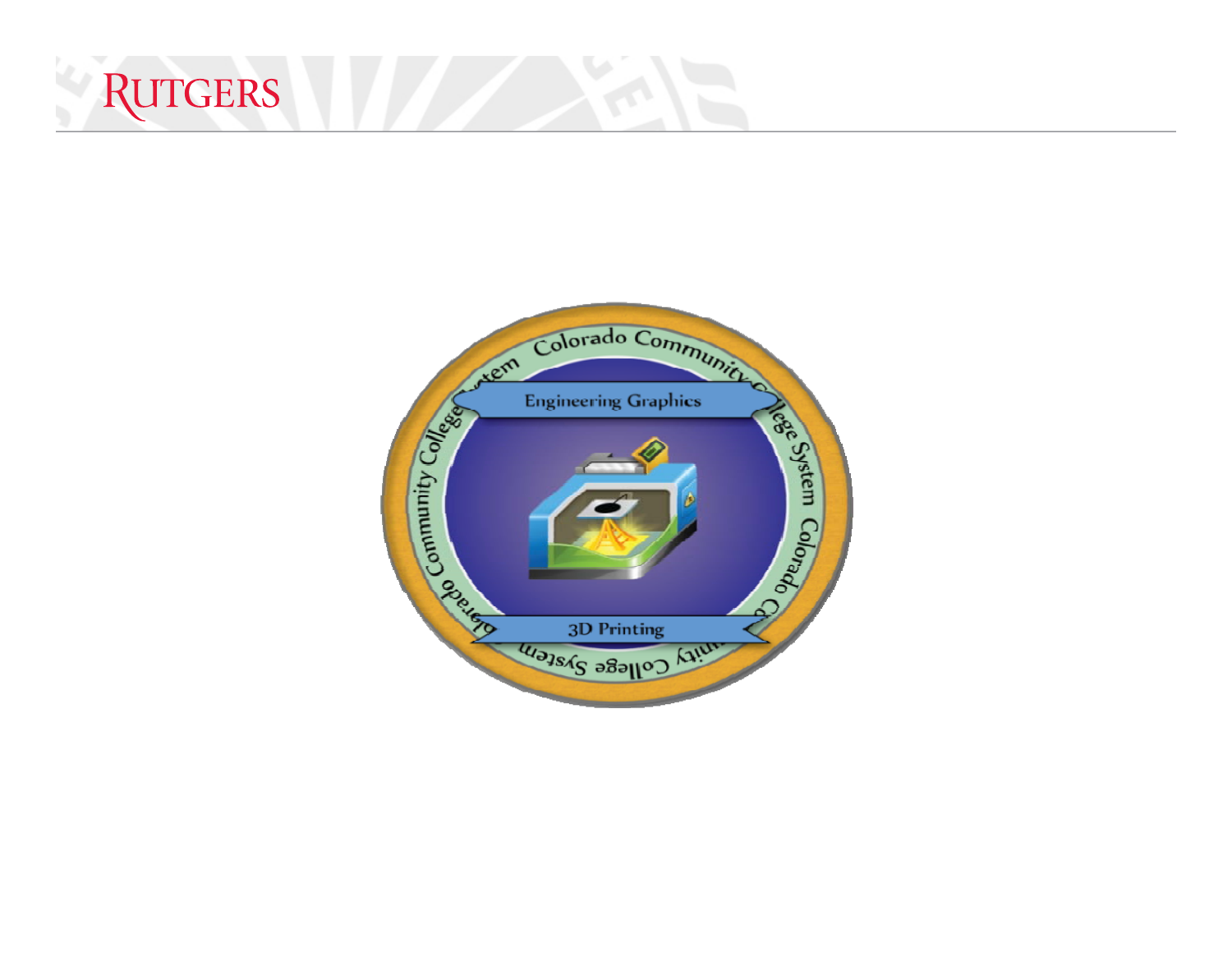#### CCCS Technical Math Badges

RUTGERS

| <b>Essential Geometry Mastery</b>                                       |
|-------------------------------------------------------------------------|
| <b>Essential Statistics Mastery</b>                                     |
| <b>Systems of Equations Skills</b>                                      |
| Math- Angles & Triangle and Geometric Concepts Skills Badge             |
| <b>Math-Essential Trigonometry Mastery</b>                              |
| <b>Formulas and Variation Skills</b>                                    |
| <b>Math-Algebraic Functions Skills Badge</b>                            |
| Math-Circles & Polygons Perimeter & Circumference and Area Skills Badge |
| <b>Equations and Formulas Skills</b>                                    |
| <b>Math-Essential Finance Mastery</b>                                   |
| <b>Essential Math Mastery</b>                                           |
| Math-Exponential and Logarithmic Functions Skills Badge                 |
| Math-Exponents, Roots, Powers of 10 & Scientific Notation Skills Badge  |
| Math-Finance, Simple and Compound Interest Skills Badge                 |
| Math-Fundamental Concepts and Operations of Algebra Mastery             |
| <b>Graphing Skills</b>                                                  |
| Ratio, Proportion & Percent Mastery                                     |
| Ratio, Proportions, and Percent Skills                                  |
| <b>Solving Quadratic Equations Skills</b>                               |
| Statistics Mean, Median, Mode and Probabilities Skills                  |
| Math-Trig Functions, Sine, Cosine & Tangent Skills Badge                |
| Math-Units & Systems of Measurement Skills Badge                        |
| <b>Vectors Skills</b>                                                   |
| Math-Volume of Geometric Solids Skills Badge                            |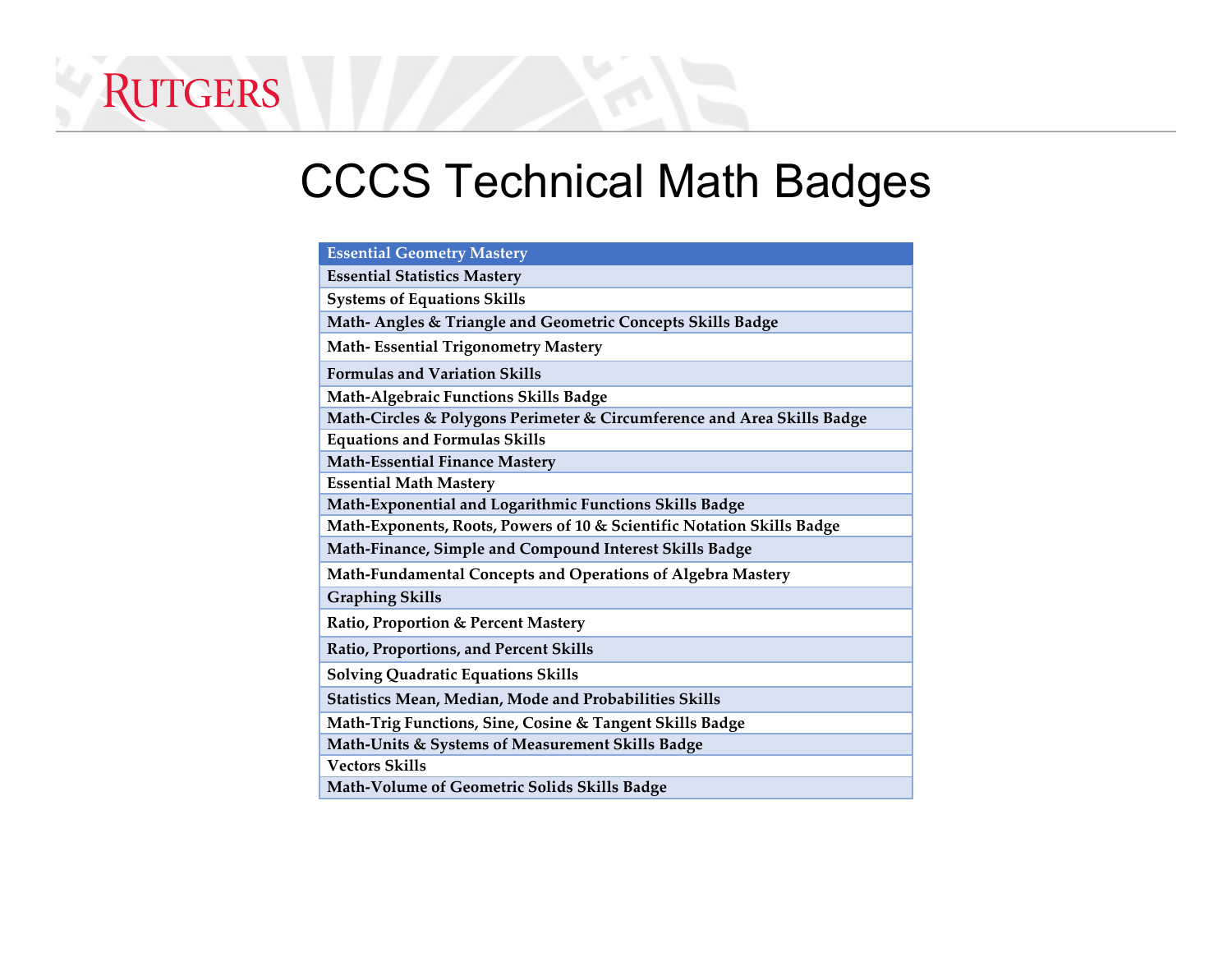## Quality in Badging: Using the Framework

- $\bullet$  Making the credential
	- Variety of players, higher ed, industry and others
	- Are they industry relevant?
	- Are they stackable and portability?
	- What is the instructional process?
	- How are skills and competencies assessed?
	- Are they accessible and affordable?
- •**Competencies**

"*verification data and evidence of skill attainment to the badge image file, hard-coding the metadata*" (Perea, Chieppo, and Woodmansee, n.d.)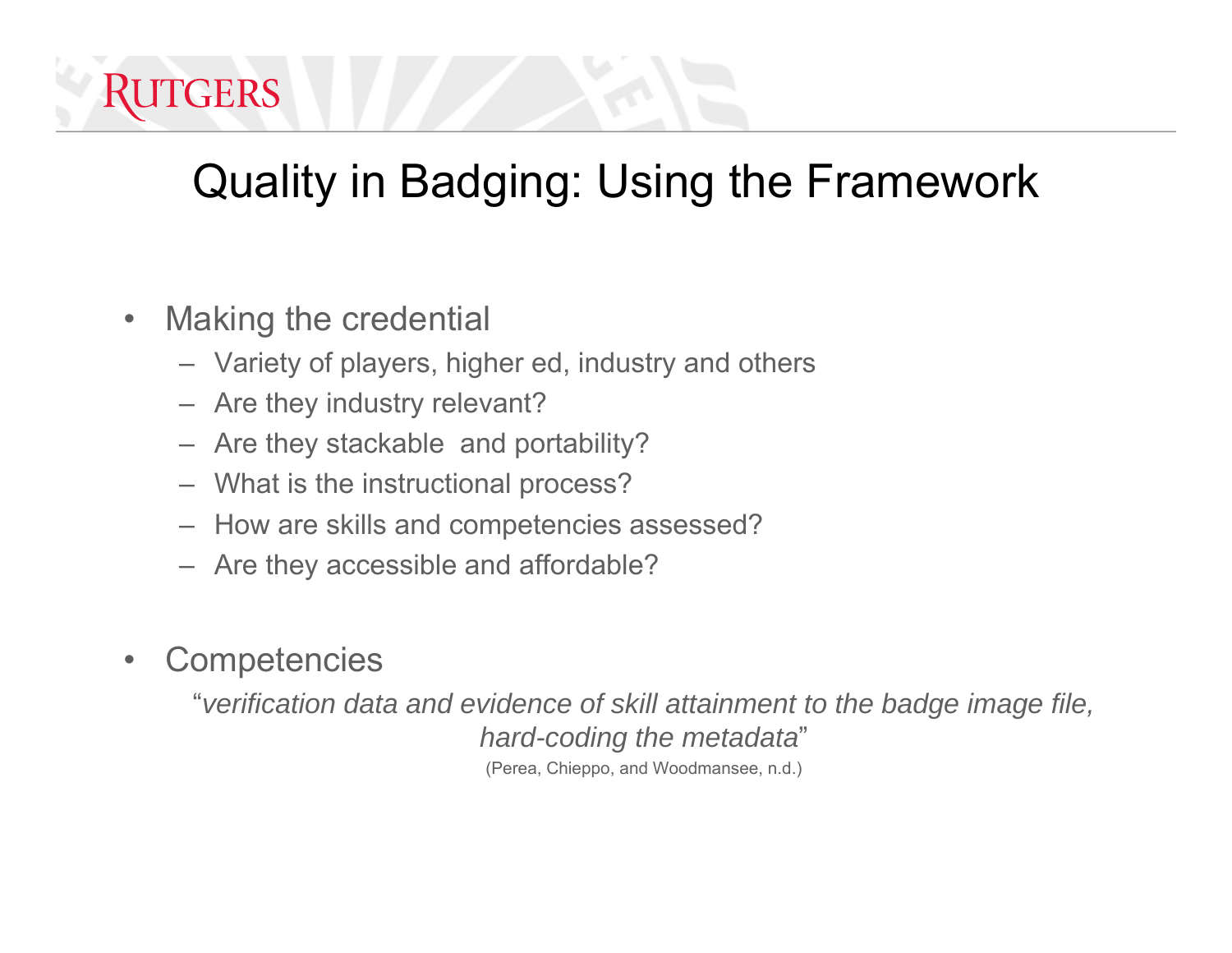

## Quality in Badging: Using the Framework

- $\bullet$  Market Processes
	- Awarding institution or body
	- Design of the badge
	- Awareness in higher ed, among employers among earners
	- Spread of the badge
	- **Endorsement Outcomes**
	- Recognition of learning in higher education pathways
	- Employer interest and hiring, retention, promotion
	- Integration of the badge in comprehensive learner records future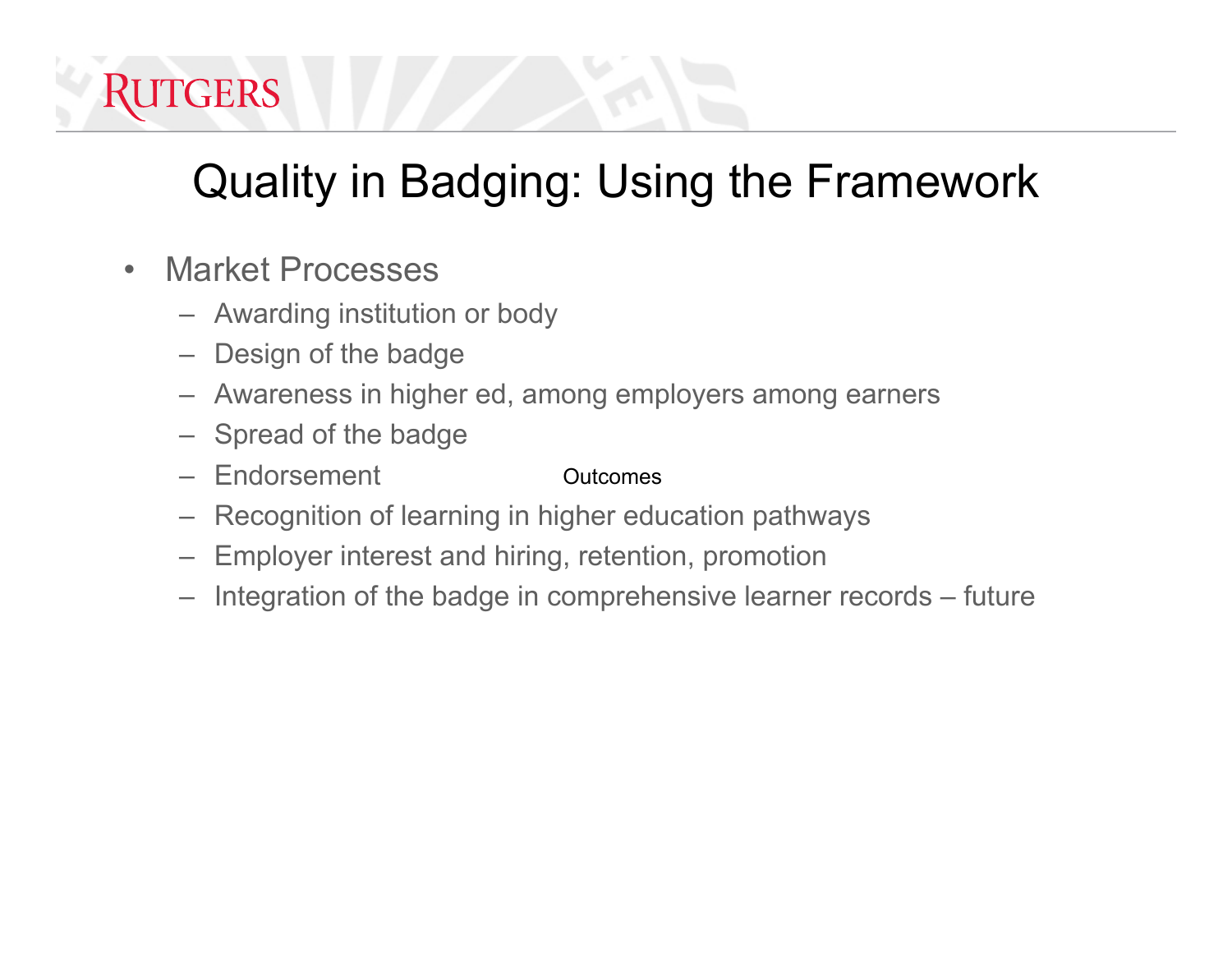

## Quality in Badging: Using the Framework

- $\bullet$ **Outcomes** 
	- How many microcredentials are there?
	- Who has them and what are people using them for?
	- Data on outcomes is a challenge educational and labor market
	- Credentials designed to be stacked and latticed
	- Employer data could be very useful
	- Other outcomes that could be of interest milestone, momentum point, lifelong learning.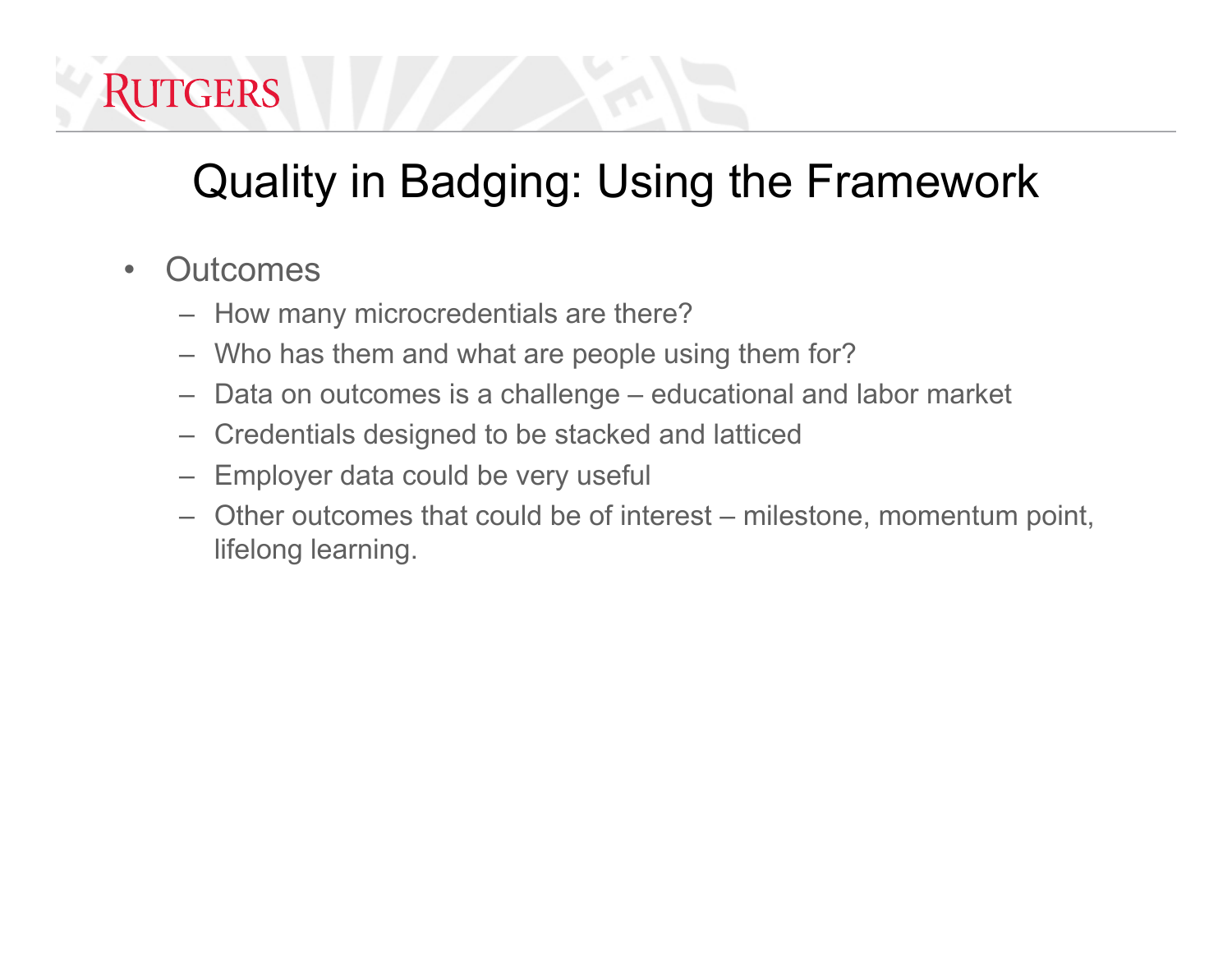

## Walmart Example